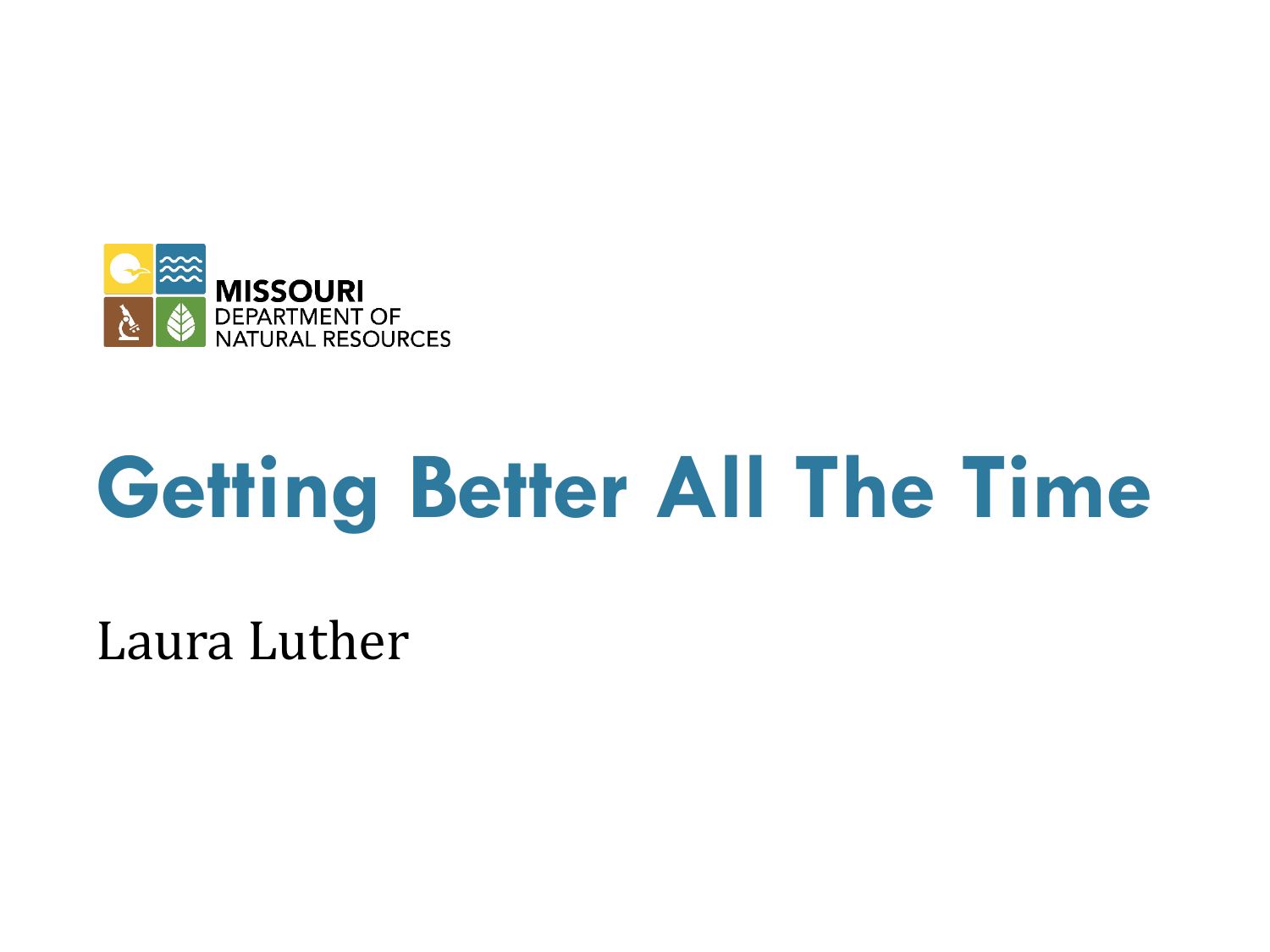#### **Basic Stuff**



**Missouri Department of Natural Resources Division of Environmental Quality** 4156/Environmental Remediation Program/Tanks 573-751-6822



**MISSOURI** DEPARTMENT OF Y **NATURAL RESOURCES** 

**June 2021**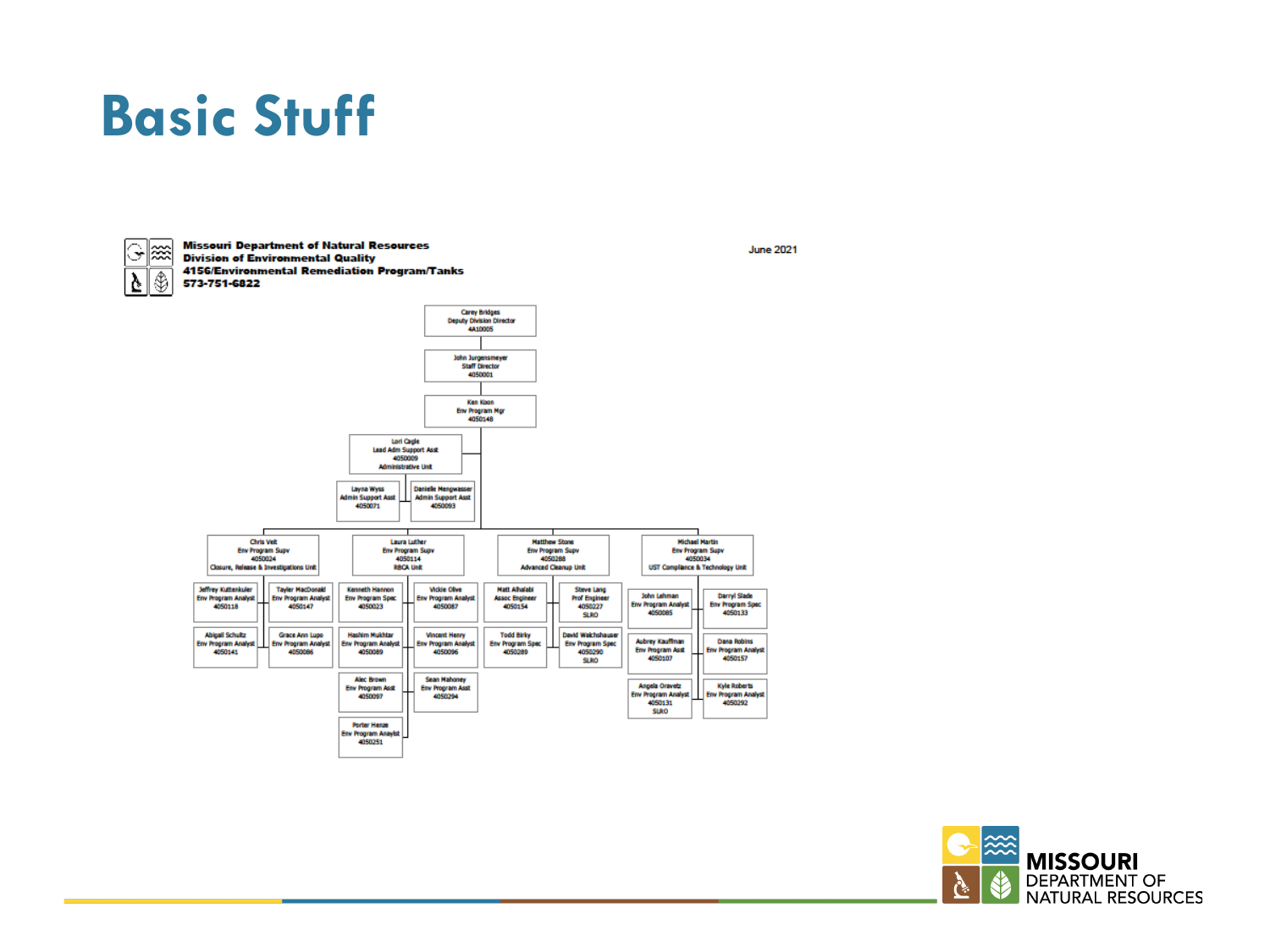#### **More Basic Stuff**

- We Still Require Paper Copies of All Reports
- Hoping to go Electronic Sometime in the Next Couple of Years

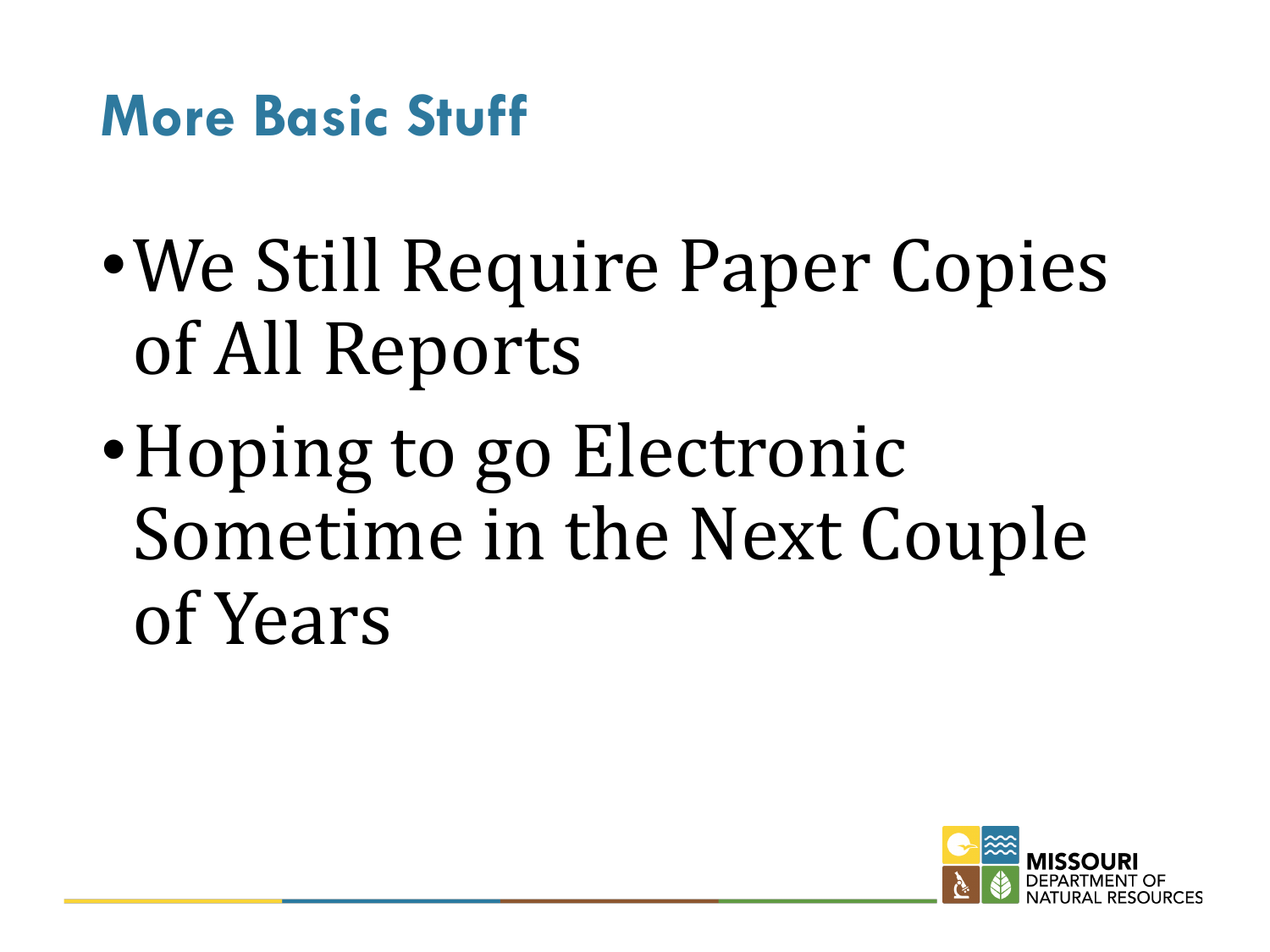# **Emergency Response**

- Work with EER until Emergency is over
- Once referred to Tanks, Tayler MacDonald is contact
- Make sure you are clear in your first report about whether the release entered the environment
- Collect soil samples for Tanks sites. PIDs are not enough.

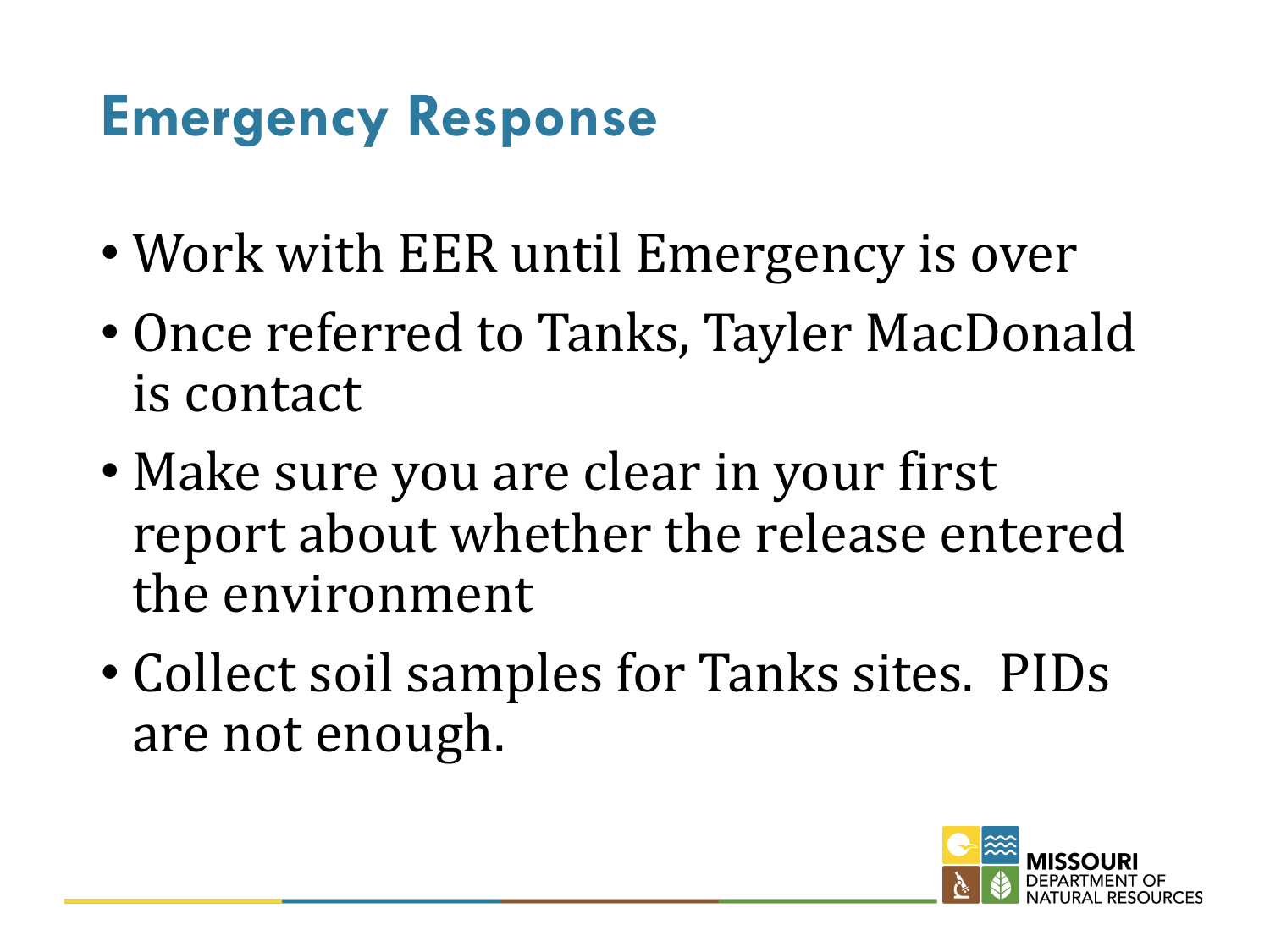# **Site Characterization**

- When you have a site field visit, contact your DNR project manager
- Properly dispose of soil cuttings and purge water
	- Use drums or sample material before discharging on the surface
- Anomalies and Outliers. There are no such things. There is either good data or unacceptable data.

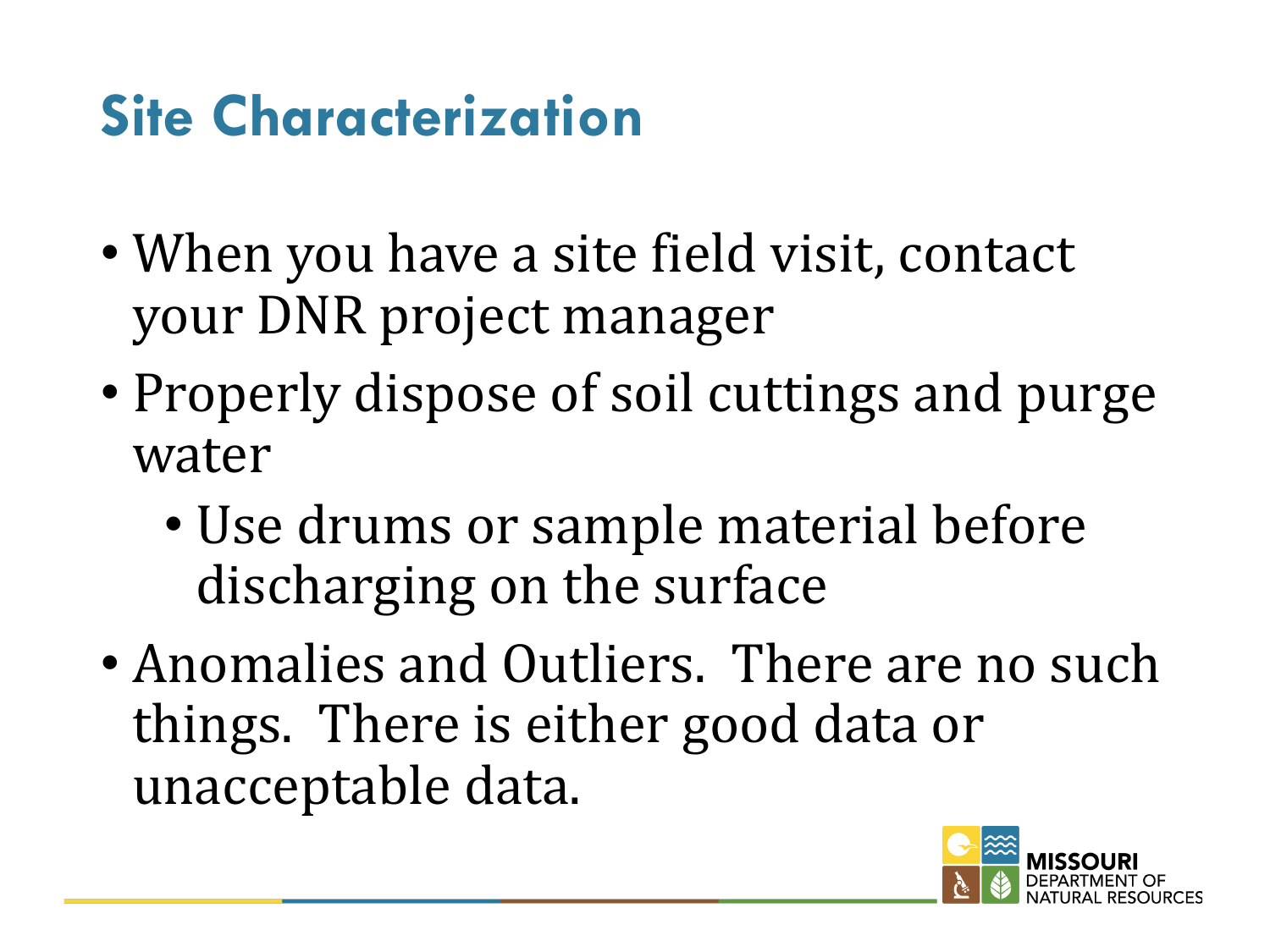# **Site Characterization (cont.)**

- Make sure you are including all the appropriate blanks
	- Equipment Blanks
	- Field Blanks
	- Trip Blanks
- Soil Samples Trip Blank
- Groundwater Samples Trip and Field Blanks
- Soil Vapor Samples Equipment Blank and Field Duplicates

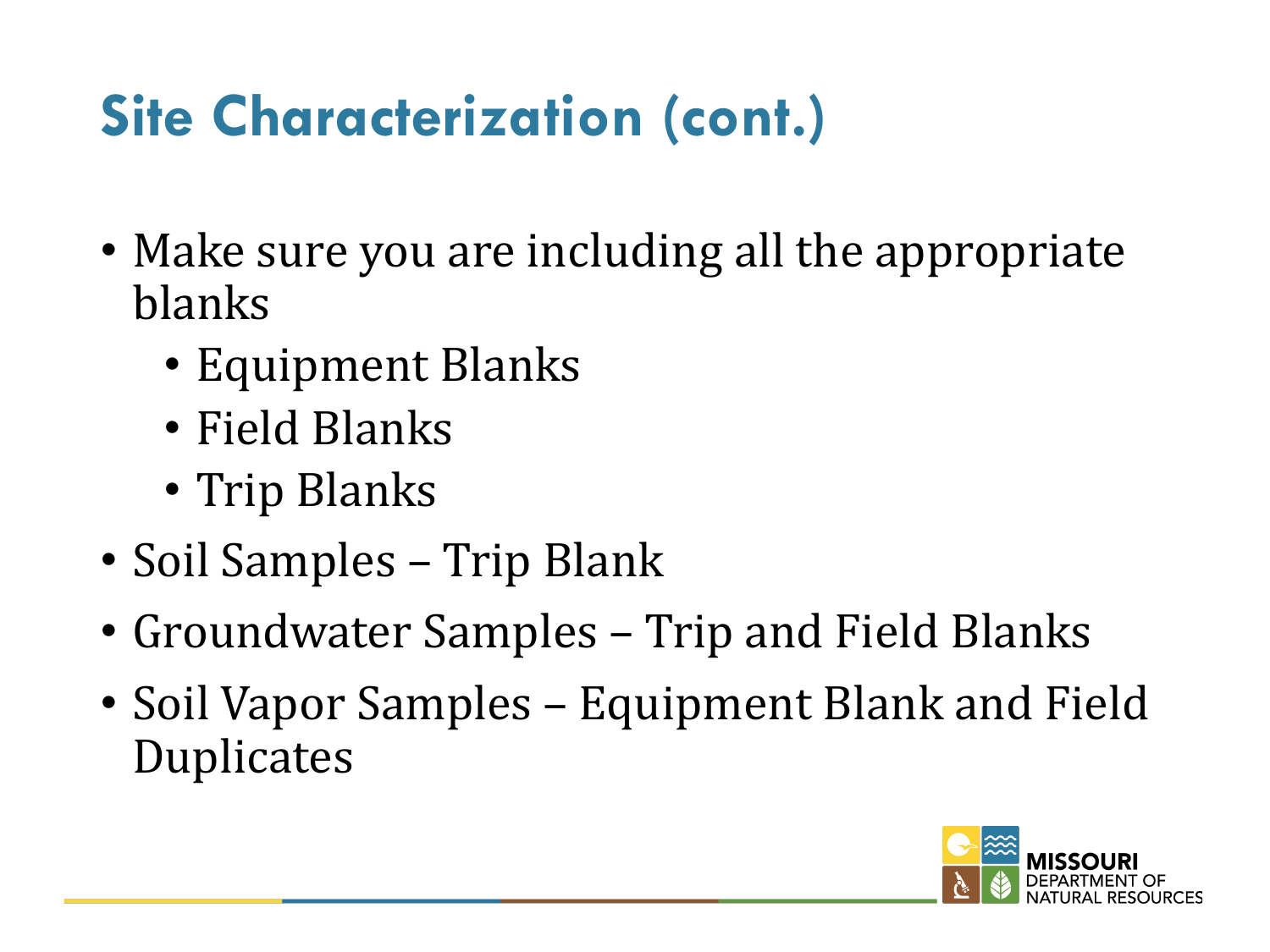# **Site Characterization (cont.)**

- Vertical delineation at bedrock
	- Cannot delineate soil when there is no soil
	- Collect soil sample at bedrock interface
	- Is there groundwater above the bedrock consistently?
	- Cannot delineate groundwater to a dry well

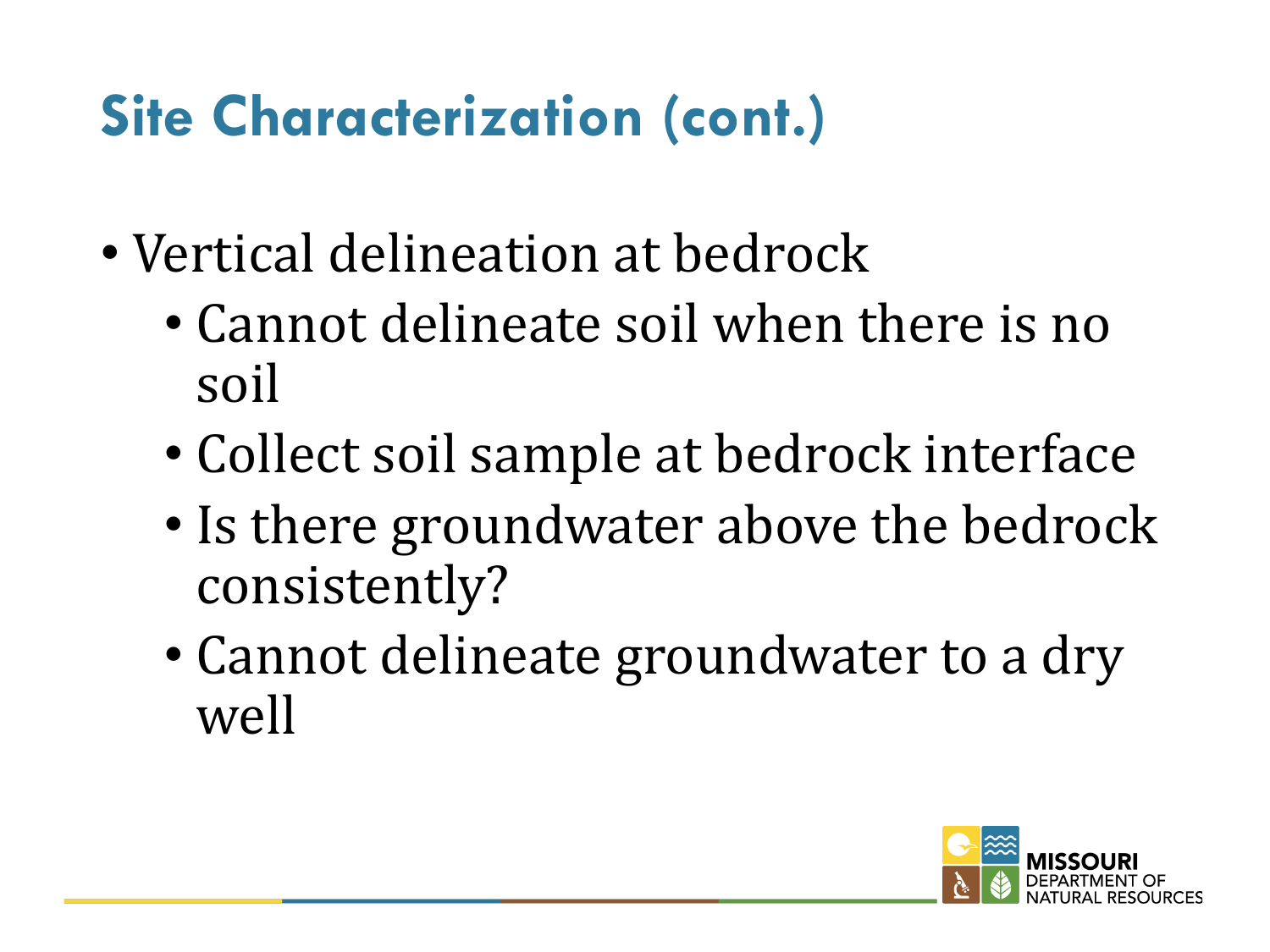### **Drawing Scale**

• Graphic Scale



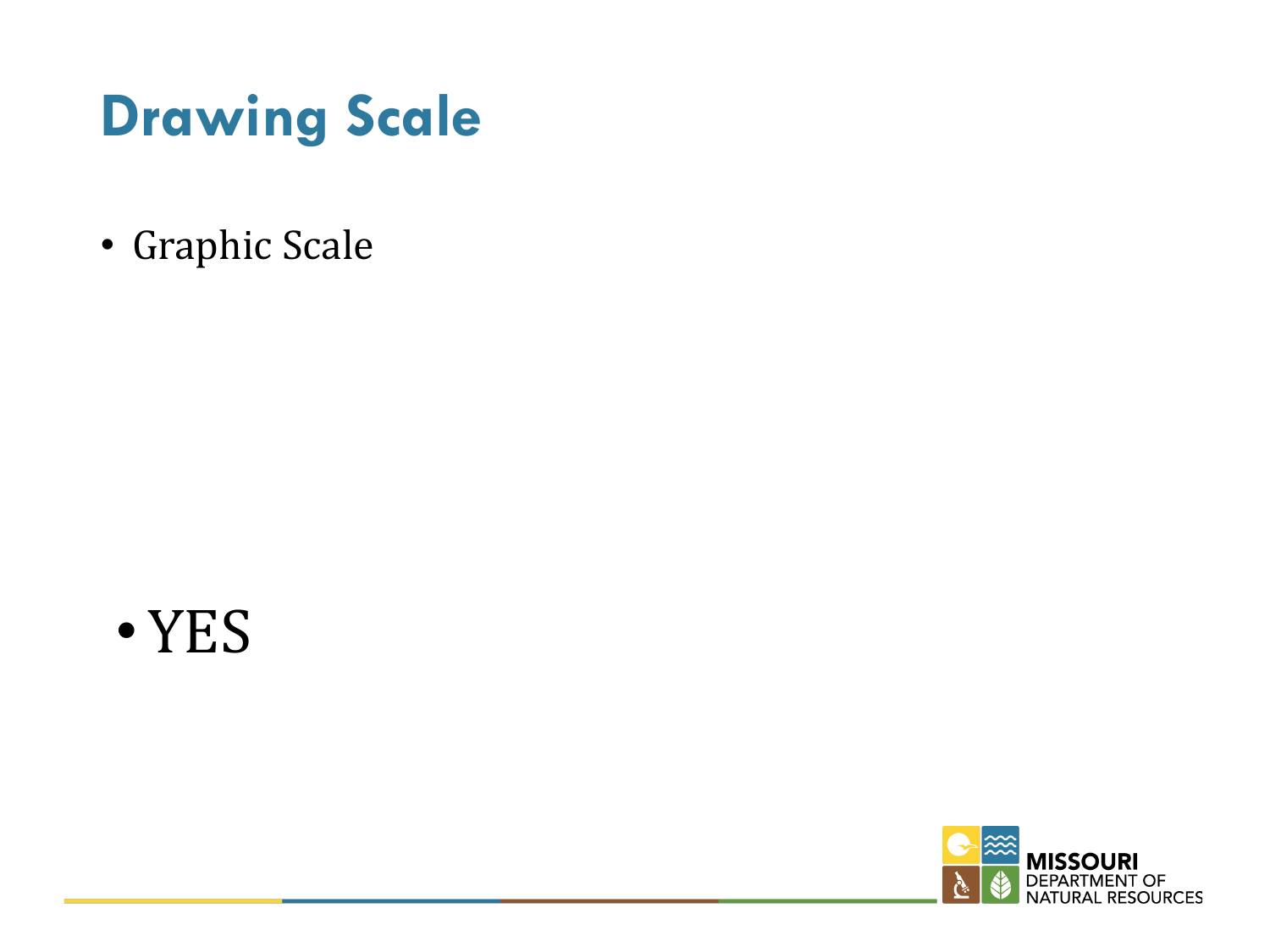#### **Drawing Scale**

• SCALE:  $1" = 100$  feet

# •NO

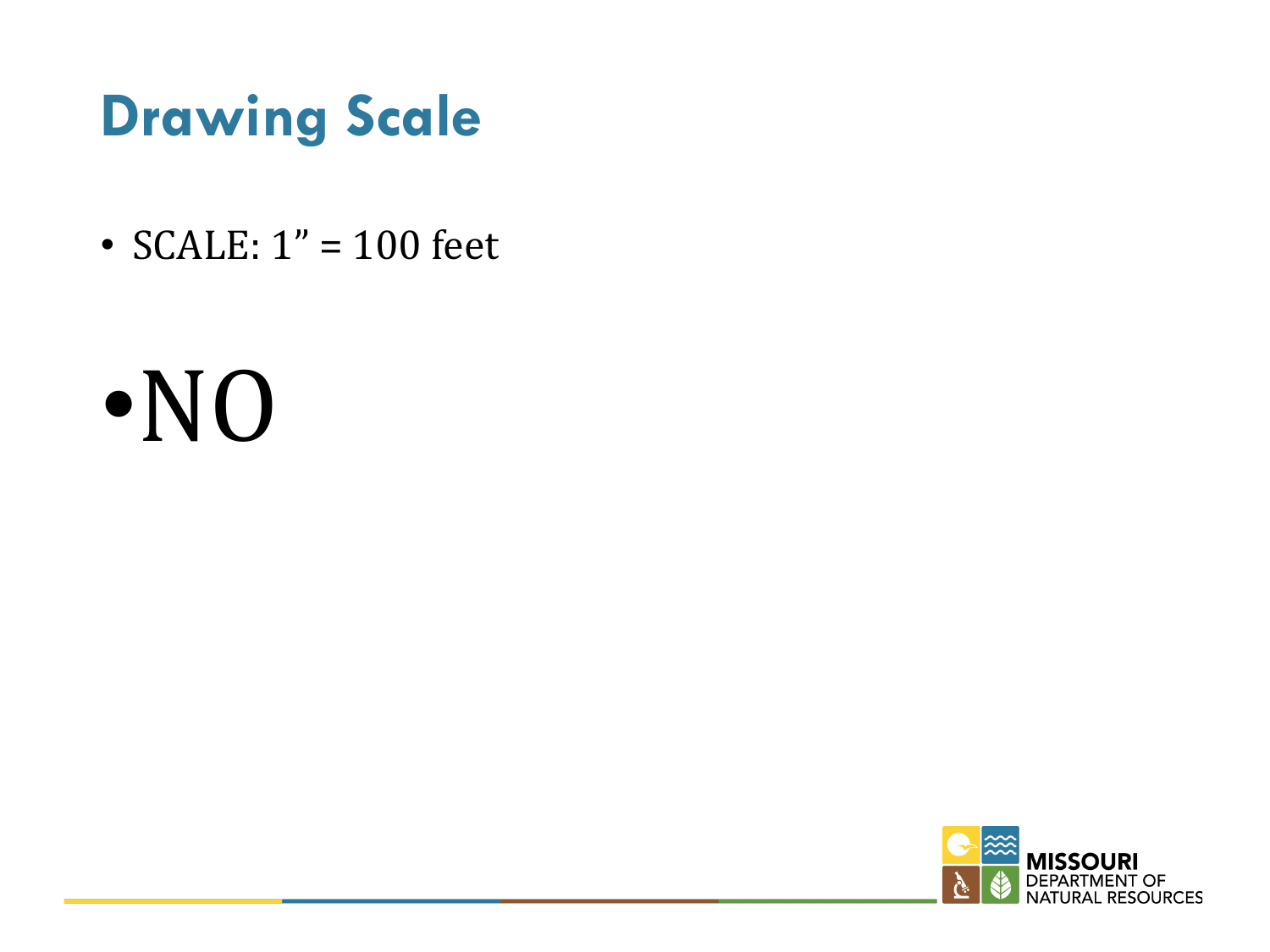# **Soil Vapor Data Representative Concentration Calculation**

- Yes
	- Average the shallow samples within the exposure domain during one sampling event
	- Average the deep samples within the exposure domain during one sampling event
	- Average the shallow samples within the exposure domain during the second sampling event
	- Average the deep samples within the exposure domain during the second sampling event
- No
	- Do not average over time or different depths

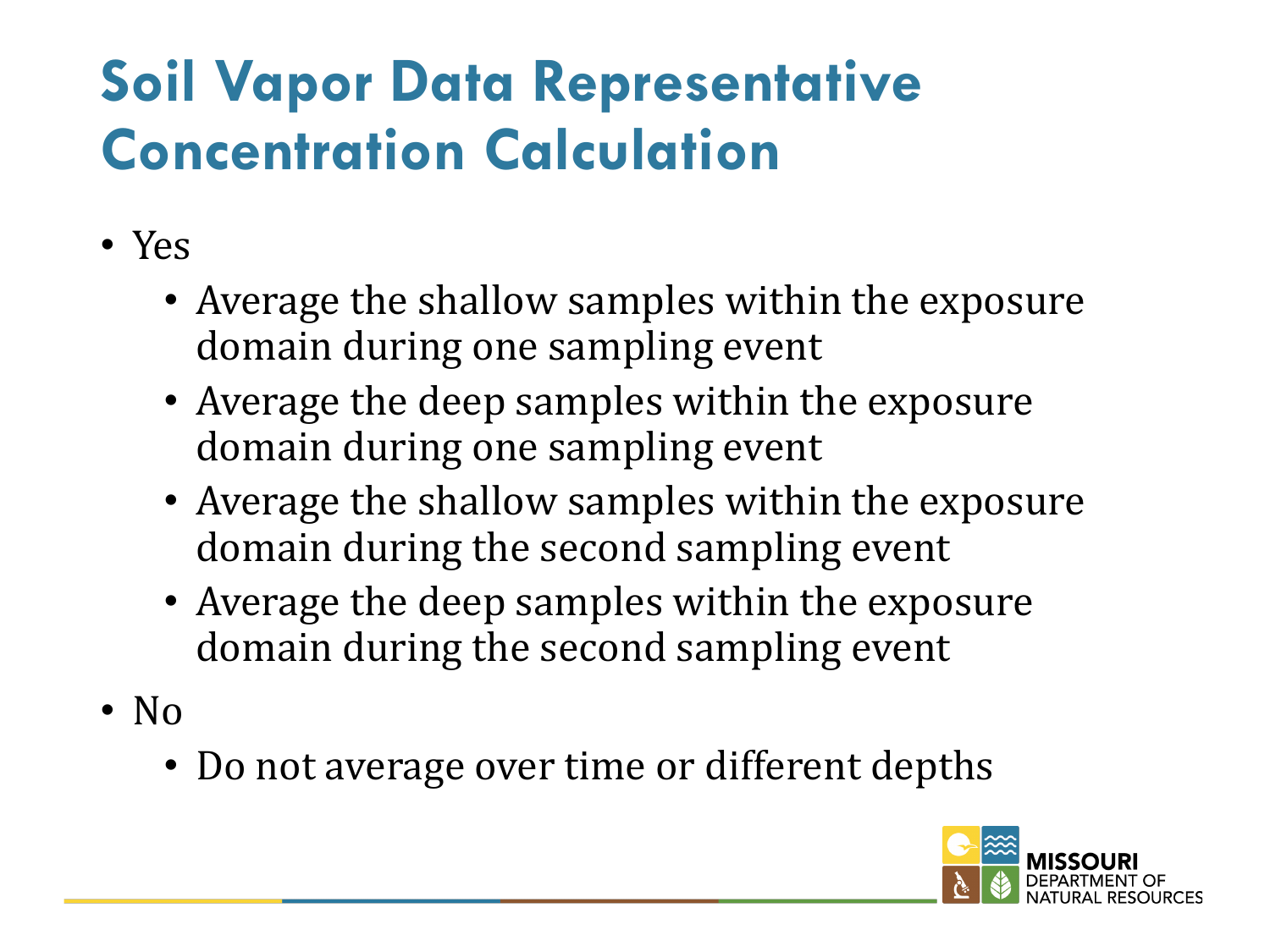### **Plume Stability**

- Don't forget to send your data either via CD, memory stick, or electronic transfer.
- Do not use methods that have not been peer reviewed. If you are unsure, call to find out.

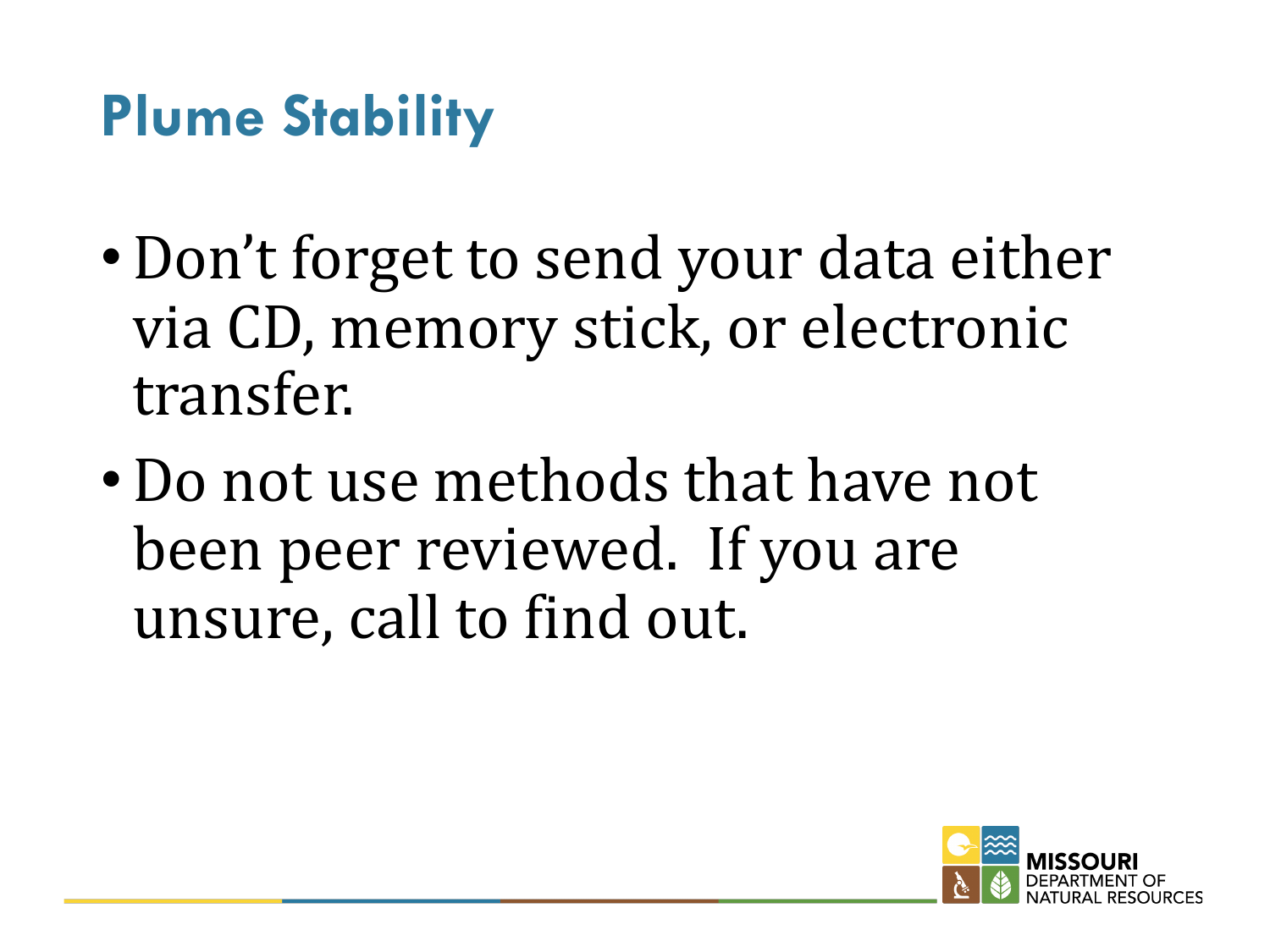# **Buildings in Contact with Groundwater**

- •Johnson-Ettinger Method does not apply
- •Tier 3
- Virginia trench method
- •Indoor air sampling
- Method needs to be pre-approved

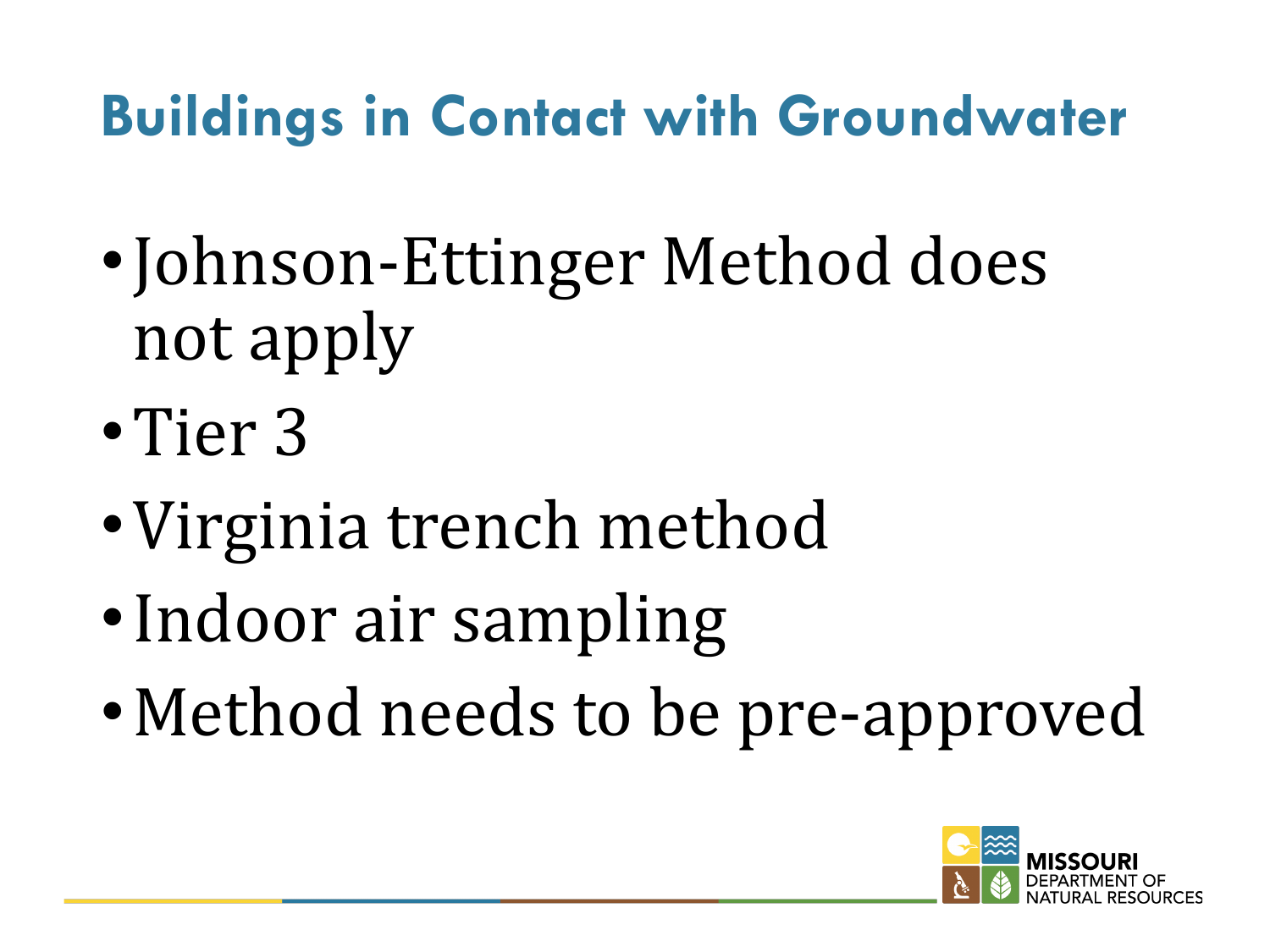# **Tables 7-4 and 7-5**

- For new releases
- For sites with no previous soil or groundwater contamination
- For sites with no current groundwater contamination from current release
- For determination how much contamination in soil can be left immediately after the release and not impact the groundwater.
- Not appropriate for any other situations